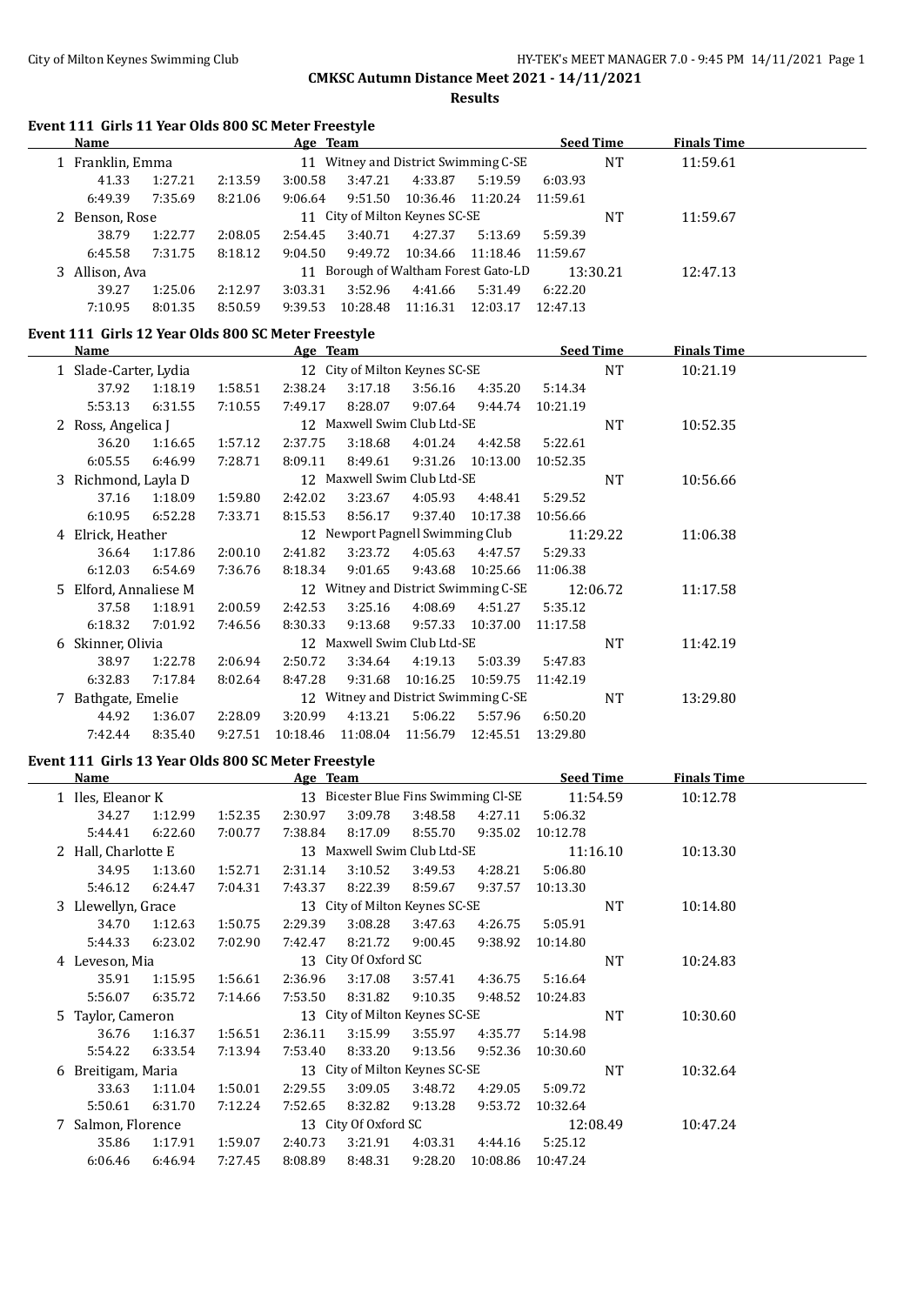## **Results**

## **(Event 111 Girls 13 Year Olds 800 SC Meter Freestyle)**

|    | Name                |         |         | Age Team |          |                                      |                   | <b>Seed Time</b> | <b>Finals Time</b> |  |
|----|---------------------|---------|---------|----------|----------|--------------------------------------|-------------------|------------------|--------------------|--|
|    | 8 Reece, Amelie     |         |         |          |          | 13 City of Milton Keynes SC-SE       |                   | 10:43.70         | 10:50.93           |  |
|    | 35.95               | 1:16.55 | 1:57.55 | 2:38.90  | 3:19.73  | 4:00.65                              | 4:41.95           | 5:22.91          |                    |  |
|    | 6:03.80             | 6:44.46 | 7:26.71 | 8:07.69  | 8:49.35  |                                      | 9:31.36 10:12.47  | 10:50.93         |                    |  |
| 9. | Campbell, Hannah E  |         |         |          |          | 13 Maxwell Swim Club Ltd-SE          |                   | 10:43.47         | 11:01.55           |  |
|    | 36.84               | 1:17.70 | 1:59.20 | 2:41.00  | 3:22.14  | 4:03.71                              | 4:45.21           | 5:26.83          |                    |  |
|    | 6:09.10             | 6:50.70 | 7:32.85 | 8:14.96  | 8:57.09  | 9:39.29                              | 10:20.95          | 11:01.55         |                    |  |
|    | 10 Oxley, Molly     |         |         |          |          | 13 City of Milton Keynes SC-SE       |                   | <b>NT</b>        | 11:10.09           |  |
|    | 36.59               | 1:17.03 | 1:59.92 | 2:42.20  | 3:24.05  | 4:06.28                              | 4:48.69           | 5:30.75          |                    |  |
|    | 6:12.95             | 6:56.11 | 7:38.95 | 8:21.58  | 9:02.88  | 9:46.32                              | 10:27.40          | 11:10.09         |                    |  |
|    | 11 Alder, Alice     |         |         |          |          | 13 Newport Pagnell Swimming Club     |                   | 11:11.08         | 11:18.60           |  |
|    | 35.73               | 1:16.65 | 1:59.34 | 2:42.97  | 3:25.51  | 4:09.00                              | 4:51.38           | 5:35.71          |                    |  |
|    | 6:19.11             | 7:02.46 | 7:45.96 | 8:28.11  | 9:11.38  |                                      | 9:55.43 10:38.35  | 11:18.60         |                    |  |
|    | 12 Robson, Olivia   |         |         |          |          | 13 City of Milton Keynes SC-SE       |                   | <b>NT</b>        | 11:32.44           |  |
|    | 37.94               | 1:19.78 | 2:03.49 | 2:47.74  | 3:30.80  | 4:14.69                              | 4:59.48           | 5:43.78          |                    |  |
|    | 6:27.87             | 7:12.67 | 7:57.12 | 8:41.70  | 9:26.06  |                                      | 10:08.58 10:50.91 | 11:32.44         |                    |  |
|    | 13 Pavlides, Sophia |         |         |          |          | 13 Kidlington and Gosford Swim Cl    |                   | 12:57.17         | 11:36.67           |  |
|    | 36.70               | 1:18.89 | 2:02.53 | 2:45.92  | 3:29.66  | 4:13.32                              | 4:57.38           | 5:41.44          |                    |  |
|    | 6:25.82             | 7:10.29 | 7:54.98 | 8:40.26  | 9:25.08  | 10:10.24                             | 10:54.15          | 11:36.67         |                    |  |
|    | 14 Grant, Macy      |         |         |          |          | 13 Witney and District Swimming C-SE |                   | 12:23.31         | 11:52.66           |  |
|    | 37.73               | 1:20.94 | 2:04.42 | 2:48.77  | 3:34.40  | 4:18.65                              | 5:04.33           | 5:50.78          |                    |  |
|    | 6:36.76             | 7:23.15 | 8:09.17 | 8:53.52  | 9:39.93  | 10:25.45                             | 11:09.31          | 11:52.66         |                    |  |
|    | 15 Smith, Evelyn    |         |         |          |          | 13 Witney and District Swimming C-SE |                   | 13:37.42         | 12:22.23           |  |
|    | 39.83               | 1:25.59 | 2:12.41 | 2:59.41  | 3:47.03  | 4:34.96                              | 5:22.14           | 6:10.24          |                    |  |
|    | 6:57.68             | 7:44.86 | 8:32.69 | 9:20.01  | 10:06.91 | 10:53.54                             | 11:36.63          | 12:22.23         |                    |  |
|    | 16 Pallett, Lexie J |         |         |          |          | 13 Witney and District Swimming C-SE |                   | <b>NT</b>        | 12:40.93           |  |
|    | 41.78               | 1:28.59 | 2:15.99 | 3:03.53  | 3:52.16  | 4:40.57                              | 5:29.05           | 6:16.04          |                    |  |
|    | 7:05.71             | 7:53.98 | 8:43.07 | 9:32.82  | 10:21.58 | 11:11.03                             | 11:59.20          | 12:40.93         |                    |  |

## **Event 111 Girls 14 Year Olds 800 SC Meter Freestyle**

 $\overline{a}$ 

| Name               |         |                                                                                                | Age Team |                      |                                |                                      | <b>Seed Time</b> |           | <b>Finals Time</b> |  |
|--------------------|---------|------------------------------------------------------------------------------------------------|----------|----------------------|--------------------------------|--------------------------------------|------------------|-----------|--------------------|--|
|                    |         | 1 Giannakaki, Despoina 14 City of Milton Keynes SC-SE 9:46.99<br>1:41.63<br>2:17.68<br>2:54.54 |          |                      |                                |                                      |                  |           | 9:32.00            |  |
| 31.22              | 1:06.12 |                                                                                                |          |                      | 3:31.12                        | 4:07.38                              | 4:43.43          |           |                    |  |
| 5:19.91            | 5:56.17 | 6:32.96                                                                                        | 7:10.03  | 7:45.82              | 8:22.56                        | 8:58.22                              | 9:32.00          |           |                    |  |
| 2 Lopez, Lucia     |         |                                                                                                |          |                      | 14 City of Milton Keynes SC-SE |                                      |                  | NT        | 9:38.14            |  |
| 32.24              | 1:07.67 | 1:44.45                                                                                        | 2:21.56  | 2:58.37              | 3:35.31                        | 4:11.43                              | 4:47.93          |           |                    |  |
| 5:24.36            | 6:00.86 | 6:37.67                                                                                        | 7:14.45  | 7:51.20              | 8:28.11                        | 9:04.62                              | 9:38.14          |           |                    |  |
| 3 O'Neill, Caitlin |         |                                                                                                |          |                      | 14 City of Coventry SC         |                                      | 10:03.93         |           | 9:42.75            |  |
| 31.53              | 1:06.41 | 1:42.48                                                                                        | 2:18.96  | 2:55.85              | 3:32.96                        | 4:10.20                              | 4:47.59          |           |                    |  |
| 5:25.14            | 6:02.16 | 6:39.51                                                                                        | 7:16.53  | 7:52.96              | 8:30.08                        | 9:07.60                              | 9:42.75          |           |                    |  |
| 4 Gannon, Allison  |         |                                                                                                |          | 14 City Of Oxford SC |                                |                                      | 11:31.18         |           | 10:21.40           |  |
| 34.45              | 1:12.96 | 1:51.80                                                                                        | 2:30.96  | 3:10.02              | 3:49.33                        | 4:28.67                              | 5:08.37          |           |                    |  |
| 5:47.39            | 6:26.86 | 7:06.63                                                                                        | 7:46.55  | 8:25.43              | 9:04.70                        | 9:44.05                              | 10:21.40         |           |                    |  |
| 5 Reed, Poppy      |         |                                                                                                |          |                      |                                | 14 Borough of Waltham Forest Gato-LD | 11:20.53         |           | 10:26.40           |  |
| 34.07              | 1:12.53 | 1:51.62                                                                                        | 2:31.50  | 3:10.42              | 3:50.04                        | 4:29.86                              | 5:09.57          |           |                    |  |
| 5:49.63            | 6:29.74 | 7:09.55                                                                                        | 7:49.46  | 8:29.42              | 9:09.11                        | 9:48.87                              | 10:26.40         |           |                    |  |
| 6 Davis, Jennifer  |         |                                                                                                |          | 14 Dunstable         |                                |                                      | 10:50.99         |           | 10:31.61           |  |
| 34.30              | 1:13.41 | 1:52.50                                                                                        | 2:32.22  | 3:11.97              | 3:51.93                        | 4:32.46                              | 5:12.81          |           |                    |  |
| 5:53.40            | 6:34.32 | 7:15.30                                                                                        | 7:56.45  | 8:36.35              | 9:16.35                        | 9:55.66                              | 10:31.61         |           |                    |  |
| 7 Correia, Julia   |         |                                                                                                |          |                      | 14 City of Milton Keynes SC-SE |                                      |                  | <b>NT</b> | 10:40.09           |  |
| 35.39              | 1:15.64 | 1:56.06                                                                                        | 2:35.66  | 3:15.70              | 3:55.85                        | 4:35.43                              | 5:14.67          |           |                    |  |
| 5:54.89            | 6:35.42 | 7:16.72                                                                                        | 7:57.79  | 8:38.40              | 9:19.89                        | 10:01.08                             | 10:40.09         |           |                    |  |
| 8 York, Katie      |         |                                                                                                |          |                      |                                | 14 Kidlington and Gosford Swim Cl    | 12:58.10         |           | 11:15.73           |  |
| 35.09              | 1:15.18 | 1:56.48                                                                                        | 2:38.72  | 3:20.68              | 4:03.47                        | 4:46.53                              | 5:29.09          |           |                    |  |
| 6:12.40            | 6:56.70 | 7:40.23                                                                                        | 8:23.86  | 9:09.00              |                                | 9:53.37 10:37.49                     | 11:15.73         |           |                    |  |
| 9 Carter, Natasha  |         |                                                                                                |          |                      | 14 City of Milton Keynes SC-SE |                                      |                  | <b>NT</b> | 11:23.60           |  |
| 36.84              | 1:18.01 | 2:00.52                                                                                        | 2:43.94  | 3:27.71              | 4:11.04                        | 4:56.27                              | 5:40.10          |           |                    |  |
| 6:23.26            | 7:07.74 | 7:51.69                                                                                        | 8:34.85  | 9:19.04              | 10:02.72                       | 10:45.39                             | 11:23.60         |           |                    |  |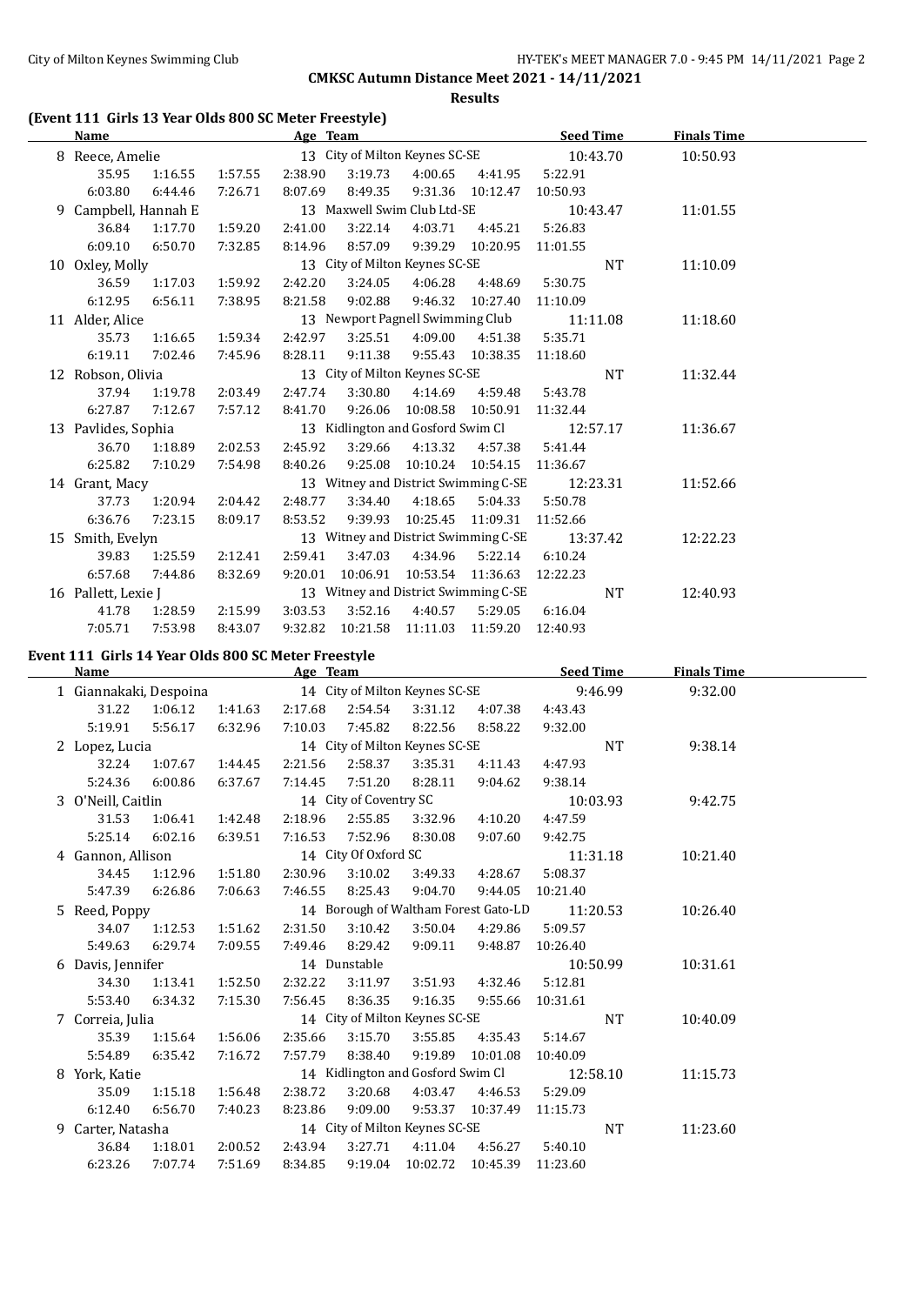**Results**

## **(Event 111 Girls 14 Year Olds 800 SC Meter Freestyle)**

|                          | <b>Name</b>     |         | Age Team |         |                      |                  |         | <b>Seed Time</b>  |    | <b>Finals Time</b> |  |
|--------------------------|-----------------|---------|----------|---------|----------------------|------------------|---------|-------------------|----|--------------------|--|
|                          | 10 Byrne, Megan |         |          |         | 14 City Of Oxford SC |                  |         |                   | NT | 11:36.15           |  |
|                          | 38.60           | 1:21.25 | 2:04.58  | 2:48.76 | 3:32.64              | 4:15.98          | 5:00.76 | 5:46.43           |    |                    |  |
|                          | 6:29.82         | 7:14.34 | 7:58.24  | 8:43.82 |                      | 9:27.22 10:10.91 |         | 10:55.72 11:36.15 |    |                    |  |
| $\overline{\phantom{a}}$ | .               | ----    |          |         |                      |                  |         |                   |    |                    |  |

## **Event 111 Women 15 Year Olds 800 SC Meter Freestyle**

| Name                |         |                                                                  | Age Team |              |                                |          | <b>Seed Time</b> |           | <b>Finals Time</b> |  |
|---------------------|---------|------------------------------------------------------------------|----------|--------------|--------------------------------|----------|------------------|-----------|--------------------|--|
| 1 Smit, Rebekka     |         | 15 City Of Oxford SC<br>1:47.04<br>2:24.10<br>3:01.06<br>3:38.22 |          |              |                                |          |                  | 9:44.41   | 9:45.77            |  |
| 33.45               | 1:09.95 |                                                                  |          |              |                                | 4:15.52  | 4:52.43          |           |                    |  |
| 5:29.47             | 6:06.80 | 6:43.96                                                          | 7:20.91  | 7:57.69      | 8:34.79                        | 9:11.53  | 9:45.77          |           |                    |  |
| 2 Ellis, Anezka     |         |                                                                  |          |              | 15 City of Milton Keynes SC-SE |          |                  | 10:04.38  | 9:48.01            |  |
| 31.74               | 1:07.00 | 1:43.82                                                          | 2:20.30  | 2:57.52      | 3:35.16                        | 4:12.66  | 4:50.30          |           |                    |  |
| 5:27.56             | 6:05.31 | 6:42.95                                                          | 7:20.59  | 7:57.96      | 8:35.39                        | 9:13.19  | 9:48.01          |           |                    |  |
| 3 Ouinn, Annabelle  |         |                                                                  |          |              | 15 City of Milton Keynes SC-SE |          |                  | NT        | 9:48.77            |  |
| 32.84               | 1:09.88 | 1:47.51                                                          | 2:25.49  | 3:03.25      | 3:41.27                        | 4:18.65  | 4:56.00          |           |                    |  |
| 5:32.78             | 6:10.56 | 6:47.49                                                          | 7:25.36  | 8:02.10      | 8:38.77                        | 9:14.55  | 9:48.77          |           |                    |  |
| 4 Baybutt, Poppy M  |         |                                                                  |          |              | 15 Maxwell Swim Club Ltd-SE    |          |                  | 9:23.75   | 9:50.53            |  |
| 32.42               | 1:08.63 | 1:45.29                                                          | 2:22.54  | 2:59.37      | 3:36.13                        | 4:12.99  | 4:49.93          |           |                    |  |
| 5:27.06             | 6:04.04 | 6:40.74                                                          | 7:18.70  | 7:56.52      | 8:34.92                        | 9:13.26  | 9:50.53          |           |                    |  |
| 5 McManus, Freya J  |         |                                                                  |          |              | 15 City of Milton Keynes SC-SE |          |                  | <b>NT</b> | 10:16.17           |  |
| 34.48               | 1:12.40 | 1:50.94                                                          | 2:29.73  | 3:08.48      | 3:47.77                        | 4:26.68  | 5:05.48          |           |                    |  |
| 5:44.57             | 6:23.56 | 7:03.18                                                          | 7:41.90  | 8:20.87      | 9:00.09                        | 9:39.14  | 10:16.17         |           |                    |  |
| 6 Reece, Imogen     |         |                                                                  |          |              | 15 City of Milton Keynes SC-SE |          |                  | 10:28.82  | 10:53.52           |  |
| 34.23               | 1:12.63 | 1:51.85                                                          | 2:31.79  | 3:12.18      | 3:53.03                        | 4:34.27  | 5:15.90          |           |                    |  |
| 5:58.11             | 6:39.69 | 7:21.96                                                          | 8:04.75  | 8:47.71      | 9:30.41                        | 10:13.30 | 10:53.52         |           |                    |  |
| 7 ReadHead, Abigail |         |                                                                  |          |              | 15 Maxwell Swim Club Ltd-SE    |          |                  | <b>NT</b> | 11:31.88           |  |
| 36.25               | 1:17.23 | 1:59.78                                                          | 2:43.05  | 3:26.53      | 4:10.61                        | 4:54.65  | 5:38.69          |           |                    |  |
| 6:23.34             | 7:07.71 | 7:51.98                                                          | 8:36.65  | 9:21.27      | 10:05.56 10:49.15              |          | 11:31.88         |           |                    |  |
| 8 Harris, Amy E     |         |                                                                  |          |              | 15 Maxwell Swim Club Ltd-SE    |          |                  | 11:06.01  | 11:42.16           |  |
| 36.20               | 1:17.10 | 2:00.11                                                          | 2:43.32  | 3:27.69      | 4:12.78                        | 4:58.34  | 5:43.99          |           |                    |  |
| 6:29.52             | 7:15.67 | 8:02.08                                                          | 8:47.18  | 9:32.19      | 10:16.95                       | 11:00.64 | 11:42.16         |           |                    |  |
| 9 Alderson, Skylar  |         |                                                                  |          | 15 Dunstable |                                |          |                  | <b>NT</b> | 12:26.21           |  |
| 35.86               | 1:17.29 | 2:02.24                                                          | 2:49.41  | 3:37.18      | 4:25.69                        | 5:14.88  | 6:03.99          |           |                    |  |
| 6:53.67             | 7:43.88 | 8:34.22                                                          | 9:23.73  | 10:11.09     | 11:00.17                       | 11:47.15 | 12:26.21         |           |                    |  |

## **Event 111 Women 16 & Over 800 SC Meter Freestyle**

| Name               |         |         | Age Team |                                      |         |                                      | <b>Seed Time</b> | <b>Finals Time</b> |  |
|--------------------|---------|---------|----------|--------------------------------------|---------|--------------------------------------|------------------|--------------------|--|
| 1 Gibson, Tegan    |         |         |          | 17 Team Bath AS                      |         |                                      | 9:46.60          | 9:29.81            |  |
| 31.36              | 1:06.32 | 1:41.97 | 2:17.59  | 2:53.61                              | 3:29.01 | 4:04.78                              | 4:41.44          |                    |  |
| 5:17.54            | 5:54.05 | 6:30.92 | 7:07.44  | 7:43.84                              | 8:20.37 | 8:56.19                              | 9:29.81          |                    |  |
| 2 Pagan, Stephanie |         |         |          |                                      |         | 16 Borough of Waltham Forest Gato-LD | 9:43.16          | 9:43.22            |  |
| 31.40              | 1:06.18 | 1:42.13 | 2:18.26  | 2:54.60                              | 3:31.19 | 4:07.65                              | 4:44.43          |                    |  |
| 5:21.43            | 5:58.65 | 6:36.08 | 7:13.61  | 7:51.38                              | 8:28.78 | 9:06.54                              | 9:43.22          |                    |  |
| 3 Allison, Amy     |         |         |          |                                      |         | 16 Borough of Waltham Forest Gato-LD | 9:48.20          | 9:46.80            |  |
| 31.79              | 1:06.93 | 1:43.05 | 2:19.67  | 2:56.61                              | 3:33.65 | 4:10.85                              | 4:48.08          |                    |  |
| 5:25.41            | 6:03.26 | 6:40.37 | 7:18.32  | 7:55.51                              | 8:32.91 | 9:10.79                              | 9:46.80          |                    |  |
| 4 Miller, Jess     |         |         |          | 16 Witney and District Swimming C-SE |         |                                      | 9:40.49          | 9:55.56            |  |
| 31.92              | 1:07.35 | 1:43.66 | 2:20.52  | 2:57.81                              | 3:35.24 | 4:12.77                              | 4:50.78          |                    |  |
| 5:28.60            | 6:07.06 | 6:45.60 | 7:24.32  | 8:02.80                              | 8:41.00 | 9:19.61                              | 9:55.56          |                    |  |
| 5 Cyster, Rowan M  |         |         |          | 16 Maxwell Swim Club Ltd-SE          |         |                                      | 9:26.51          | 9:56.65            |  |
| 33.57              | 1:10.45 | 1:47.61 | 2:25.07  | 3:02.38                              | 3:40.66 | 4:18.46                              | 4:57.05          |                    |  |
| 5:35.18            | 6:13.36 | 6:50.77 | 7:28.78  | 8:06.92                              | 8:44.37 | 9:21.48                              | 9:56.65          |                    |  |
| 6 Ingram, Emily    |         |         |          | 16 City of Coventry SC               |         |                                      | 10:01.00         | 9:58.49            |  |
| 32.32              | 1:08.10 | 1:44.63 | 2:21.70  | 2:59.10                              | 3:36.82 | 4:14.49                              | 4:52.43          |                    |  |
| 5:30.53            | 6:08.59 | 6:46.33 | 7:24.46  | 8:03.04                              | 8:41.62 | 9:20.33                              | 9:58.49          |                    |  |
| 7 Bissett, Amelie  |         |         |          | 16 Maxwell Swim Club Ltd-SE          |         |                                      | 10:26.54         | 10:00.05           |  |
| 33.09              | 1:09.42 | 1:46.76 | 2:24.11  | 3:01.69                              | 3:38.89 | 4:17.17                              | 4:55.60          |                    |  |
| 5:34.30            | 6:13.04 | 6:51.47 | 7:29.88  | 8:08.22                              | 8:46.12 | 9:23.68                              | 10:00.05         |                    |  |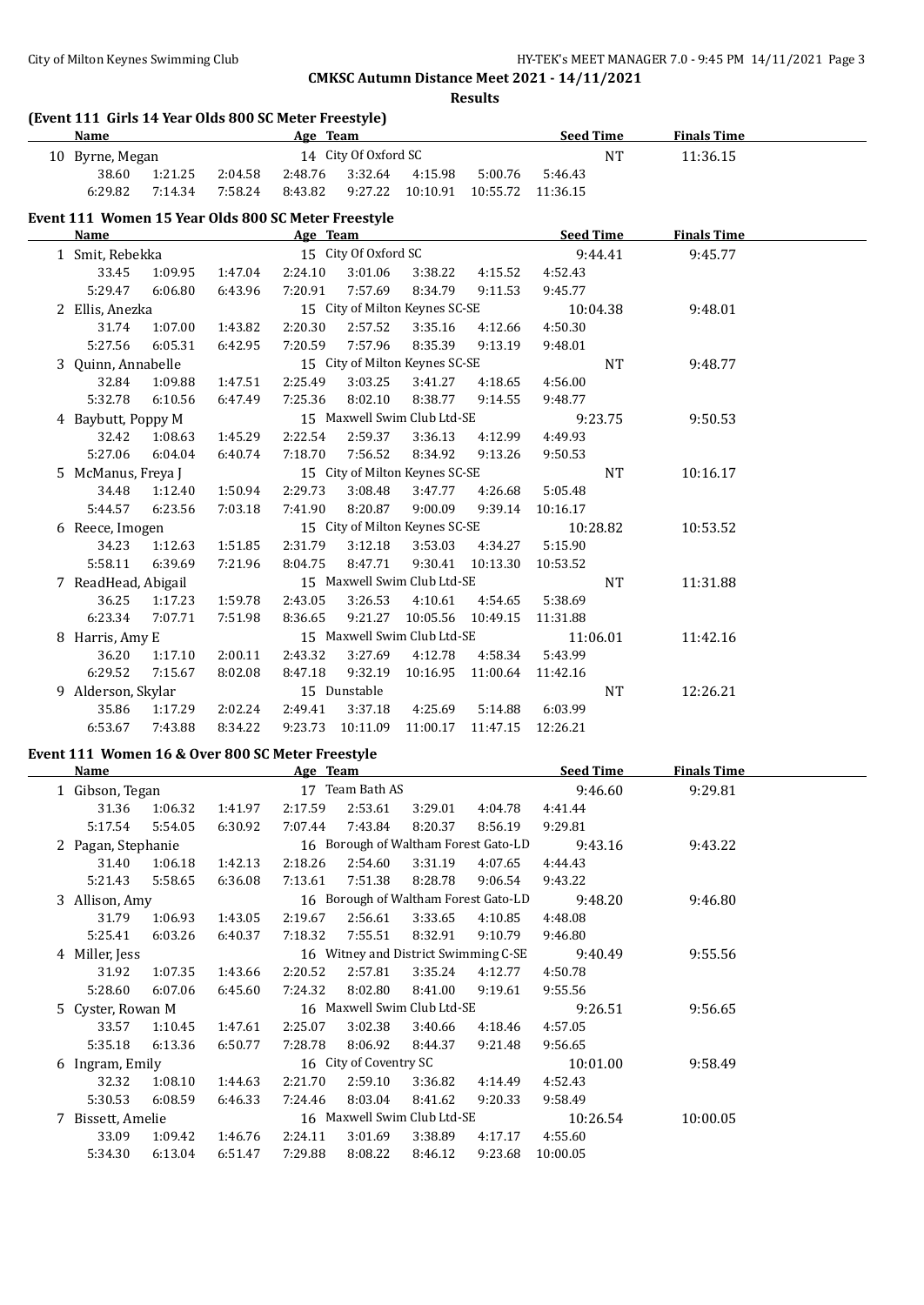$\overline{\phantom{a}}$ 

## **CMKSC Autumn Distance Meet 2021 - 14/11/2021**

**Results**

## **(Event 111 Women 16 & Over 800 SC Meter Freestyle)**

| <b>Name</b>         |         |         | Age Team |                                      |         |         | <b>Seed Time</b> | <b>Finals Time</b> |  |
|---------------------|---------|---------|----------|--------------------------------------|---------|---------|------------------|--------------------|--|
| 8 Campbell, Larissa |         |         |          | 16 Maxwell Swim Club Ltd-SE          |         |         | 10:42.68         | 10:32.81           |  |
| 34.28               | 1:13.06 | 1:52.36 | 2:32.00  | 3:11.26                              | 3:51.49 | 4:31.74 | 5:11.86          |                    |  |
| 5:52.22             | 6:32.68 | 7:12.61 | 7:52.63  | 8:32.75                              | 9:12.97 | 9:53.43 | 10:32.81         |                    |  |
| 9 Pemberton, Ella   |         |         |          | 16 Borough of Waltham Forest Gato-LD |         |         | 10:27.75         | 10:40.38           |  |
| 33.52               | 1:11.40 | 1:50.70 | 2:31.45  | 3:11.02                              | 3:51.33 | 4:32.18 | 5:13.34          |                    |  |
| 5:54.59             | 6:35.79 | 7:17.24 | 7:58.38  | 8:39.38                              | 9:20.04 | 9:59.72 | 10:40.38         |                    |  |

#### **Event 111 Boys 11 Year Olds 800 SC Meter Freestyle**

| Name              |         | Age Team |         |                             |         |          | <b>Seed Time</b> |          | <b>Finals Time</b> |  |
|-------------------|---------|----------|---------|-----------------------------|---------|----------|------------------|----------|--------------------|--|
| 1 Ptolomey, Kian  |         |          |         | 11 Putteridge Swimming Club |         |          |                  | NT       | 10:47.34           |  |
| 38.20             | 1:17.99 | 1:59.04  | 2:40.31 | 3:21.14                     | 4:02.80 | 4:43.92  | 5:24.62          |          |                    |  |
| 6:05.31           | 6:46.69 | 7:27.95  | 8:08.77 | 8:49.34                     | 9:29.72 | 10:09.37 | 10:47.34         |          |                    |  |
| 2 Gannon, Michael |         |          |         | 11 City Of Oxford SC        |         |          |                  | 12:08.53 | 10:55.56           |  |
| 35.59             | 1:17.64 | 1:59.43  | 2:41.83 | 3:23.36                     | 4:04.34 | 4:46.35  | 5:28.39          |          |                    |  |
| 6:09.74           | 6:51.68 | 7:33.48  | 8:14.83 | 8:55.88                     | 9:36.68 | 10:16.33 | 10:55.56         |          |                    |  |
|                   |         |          |         |                             |         |          |                  |          |                    |  |

## **Event 111 Boys 12 Year Olds 800 SC Meter Freestyle**

| <b>Name</b>                |                |         | Age Team                         |         |                                   |          | <b>Seed Time</b> |    | <b>Finals Time</b> |  |
|----------------------------|----------------|---------|----------------------------------|---------|-----------------------------------|----------|------------------|----|--------------------|--|
| 1 Colborne-Baber, Oliver P |                |         |                                  |         | 12 City of Milton Keynes SC-SE    |          |                  | NT | 10:19.19           |  |
| 34.30                      | 1:13.56        | 1:52.78 | 2:32.84                          | 3:12.48 | 3:51.98                           | 4:31.66  | 5:09.90          |    |                    |  |
| 5:49.38                    | 6:28.59        | 7:07.26 | 7:46.76                          | 8:24.26 | 9:03.75                           | 9:43.95  | 10:19.19         |    |                    |  |
| 2 Wood, Finley             |                |         |                                  |         | 12 City of Milton Keynes SC-SE    |          |                  | NT | 10:29.09           |  |
| 35.87                      | 1:15.78        | 1:56.12 | 2:36.24                          | 3:16.76 | 3:57.72                           | 4:37.73  | 5:17.53          |    |                    |  |
| 5:57.03                    | 6:37.35        | 7:17.26 | 7:56.81                          | 8:35.99 | 9:15.22                           | 9:53.44  | 10:29.09         |    |                    |  |
| 3 Scrivener, Josh          |                |         | 12 <sup>1</sup>                  |         | Bicester Blue Fins Swimming Cl-SE |          | 12:32.79         |    | 10:58.88           |  |
| 35.49                      | 1:15.59        | 1:57.25 | 2:38.27                          | 3:20.39 | 4:03.35                           | 4:46.64  | 5:28.91          |    |                    |  |
| 6:11.69                    | 6:53.21        | 7:35.51 | 8:18.00                          | 9:00.95 | 9:43.44                           | 10:24.04 | 10:58.88         |    |                    |  |
|                            | 4 Zolyan, Mika |         | 12 Newport Pagnell Swimming Club |         |                                   |          | 12:48.82         |    | 11:40.30           |  |
| 37.81                      | 1:20.76        | 2:04.27 | 2:49.22                          | 3:33.46 | 4:18.09                           | 5:03.12  | 5:47.91          |    |                    |  |
| 6:32.72                    | 7:17.65        | 8:03.13 | 8:47.62                          | 9:31.45 | 10:16.04                          | 10:59.79 | 11:40.30         |    |                    |  |
| --- Francis, Jonathan      |                |         |                                  |         | 12 City of Milton Keynes SC-SE    |          |                  | NT | DQ                 |  |

#### **Event 111 Boys 13 Year Olds 800 SC Meter Freestyle**

| <b>Name</b>       |                                                                         |         | Age Team |              |                                |                                      |          | <b>Seed Time</b> | <b>Finals Time</b> |  |
|-------------------|-------------------------------------------------------------------------|---------|----------|--------------|--------------------------------|--------------------------------------|----------|------------------|--------------------|--|
| 1 Gyselinck, Sam  | 13 Maxwell Swim Club Ltd-SE<br>1:17.04<br>3:23.08<br>1:58.65<br>2:40.39 |         |          |              |                                |                                      |          | NT               | 11:15.91           |  |
| 36.77             |                                                                         |         |          |              | 4:06.21                        | 4:49.15                              | 5:32.06  |                  |                    |  |
| 6:15.72           | 6:58.82                                                                 | 7:42.68 | 8:25.43  | 9:08.57      | 9:51.27                        | 10:34.24                             | 11:15.91 |                  |                    |  |
| 2 Pemberton, Luke |                                                                         |         |          |              |                                | 13 Borough of Waltham Forest Gato-LD |          | 13:51.25         | 11:42.60           |  |
| 36.64             | 1:19.53                                                                 | 2:03.08 | 2:46.92  | 3:31.56      | 4:16.51                        | 5:02.07                              | 5:46.94  |                  |                    |  |
| 6:32.81           | 7:20.31                                                                 | 8:05.58 | 8:50.12  | 9:35.39      | 10:20.59                       | 11:04.33                             | 11:42.60 |                  |                    |  |
| 3 Shaw, James     |                                                                         |         |          | 13 Dunstable |                                |                                      |          | NT               | 11:59.37           |  |
| 38.01             | 1:20.53                                                                 | 2:04.43 | 2:48.54  | 3:33.59      | 4:19.67                        | 5:05.96                              | 5:52.93  |                  |                    |  |
| 6:40.25           | 7:26.91                                                                 | 8:14.55 | 9:00.62  | 9:46.93      | 10:34.21                       | 11:20.33                             | 11:59.37 |                  |                    |  |
| 4 Kirkman, Josh   |                                                                         |         |          |              | 13 City of Milton Keynes SC-SE |                                      |          | NT               | 12:36.31           |  |
| 38.59             | 1:21.93                                                                 | 2:06.44 | 2:51.99  | 3:38.23      | 4:25.76                        | 5:13.47                              | 6:02.18  |                  |                    |  |
| 6:50.70           | 7:40.10                                                                 | 8:28.97 | 9:18.73  | 10:08.87     | 10:58.01                       | 11:47.55                             | 12:36.31 |                  |                    |  |
| 5 Woods, Malakai  |                                                                         |         |          |              | 13 Maxwell Swim Club Ltd-SE    |                                      |          | NT               | 13:14.27           |  |
| 39.44             | 1:25.59                                                                 | 2:14.12 | 3:03.88  | 4:44.24      | 5:34.91                        | 6:29.47                              | 7:17.77  |                  |                    |  |
| 8:08.92           | 9:00.61                                                                 |         | 10:46.27 |              | 11:39.56                       | 12:28.47                             | 13:14.27 |                  |                    |  |
|                   |                                                                         |         |          |              |                                |                                      |          |                  |                    |  |

#### **Event 111 Boys 14 Year Olds 800 SC Meter Freestyle**

| Name              |         | Team<br>Age |                                |         |         |         | <b>Seed Time</b> |    | <b>Finals Time</b> |  |
|-------------------|---------|-------------|--------------------------------|---------|---------|---------|------------------|----|--------------------|--|
| l Bourner, Daniel |         |             | 14 City of Milton Keynes SC-SE |         |         |         |                  | NΤ | 9:41.01            |  |
| 32.16             | 1:08.31 | 1:45.13     | 2:22.15                        | 2:58.94 | 3:36.21 | 4:13.07 | 4:48.98          |    |                    |  |
| 5:25.92           | 6:02.74 | 6:39.18     | 7:15.70                        | 7:52.54 | 8:29.17 | 9:05.65 | 9:41.01          |    |                    |  |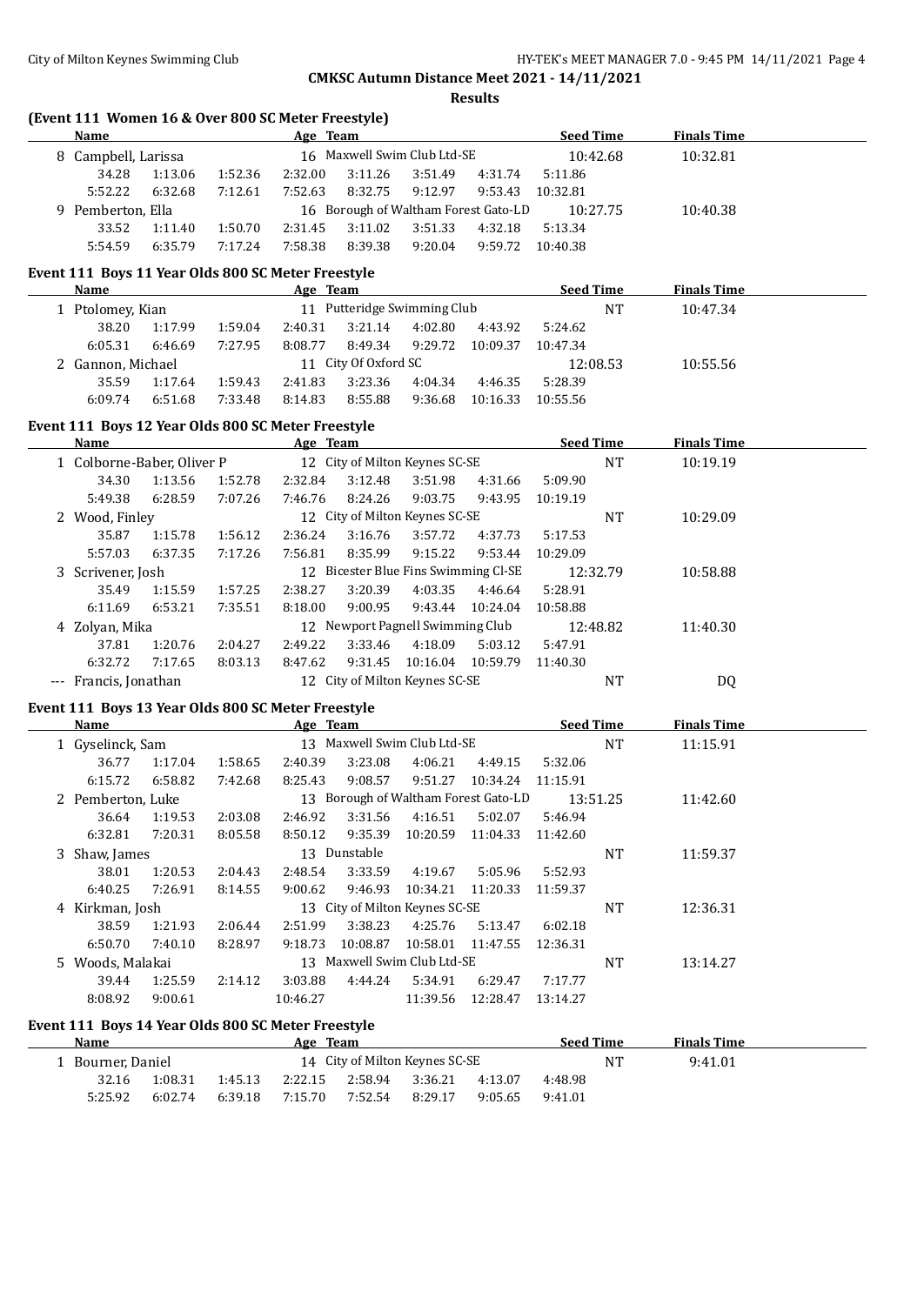#### **Results**

## **(Event 111 Boys 14 Year Olds 800 SC Meter Freestyle)**

| <b>Name</b>     |         |         | Age Team |                                  |         |                                   | <b>Seed Time</b> |    | <b>Finals Time</b> |  |
|-----------------|---------|---------|----------|----------------------------------|---------|-----------------------------------|------------------|----|--------------------|--|
| 2 Dick, Daniel  |         |         |          | 14 Newport Pagnell Swimming Club |         |                                   | 10:37.13         |    | 9:50.57            |  |
| 31.93           | 1:07.91 | 1:44.72 | 2:22.00  | 2:58.95                          | 3:35.53 | 4:12.26                           | 4:49.53          |    |                    |  |
| 5:26.71         | 6:03.98 | 6:41.79 | 7:19.63  | 7:57.75                          | 8:35.83 | 9:13.13                           | 9:50.57          |    |                    |  |
| 3 Creek, Alfie  |         |         |          | 14 City of Milton Keynes SC-SE   |         |                                   |                  | NT | 9:53.40            |  |
| 32.80           | 1:09.91 | 1:47.92 | 2:25.85  | 3:03.86                          | 3:41.67 | 4:19.43                           | 4:57.33          |    |                    |  |
| 5:35.05         | 6:12.74 | 6:50.31 | 7:28.05  | 8:05.14                          | 8:42.42 | 9:18.81                           | 9:53.40          |    |                    |  |
| 4 Lever, Bertie |         |         | 14       |                                  |         | Witney and District Swimming C-SE | 10:26.22         |    | 10:39.76           |  |
| 31.68           | 1:07.49 | 1:44.37 | 2:21.94  | 3:00.56                          | 3:40.12 | 4:21.89                           | 5:04.68          |    |                    |  |
| 5:45.05         | 6:29.67 | 7:12.20 | 7:54.52  | 8:36.29                          | 9:19.23 | 10:04.20                          | 10:39.76         |    |                    |  |
| 5 Budris, Paul  |         |         |          | 14 City Of Oxford SC             |         |                                   |                  | NT | 10:46.29           |  |
| 32.91           | 1:10.34 | 1:49.77 | 2:29.73  | 3:09.58                          | 3:50.94 | 4:33.26                           | 5:14.93          |    |                    |  |
| 5:56.67         | 6:38.83 | 7:22.18 | 8:04.81  | 8:46.62                          | 9:27.91 | 10:08.95                          | 10:46.29         |    |                    |  |

## **Event 111 Men 15 Year Olds 800 SC Meter Freestyle**

| Name                       |         |         | Age Team |         |                                      |          | <b>Seed Time</b> | <b>Finals Time</b> |  |
|----------------------------|---------|---------|----------|---------|--------------------------------------|----------|------------------|--------------------|--|
| 1 Wynne-Jones, Harry       |         |         |          |         | 15 City of Milton Keynes SC-SE       |          | 9:03.96          | 8:24.13            |  |
| 27.38                      | 58.34   | 1:29.85 | 2:01.57  | 2:33.01 | 3:04.43                              | 3:35.86  | 4:07.47          |                    |  |
| 4:39.62                    | 5:11.65 | 5:44.04 | 6:16.44  | 6:48.81 | 7:21.03                              | 7:53.39  | 8:24.13          |                    |  |
| 2 Shaw, Max                |         |         |          |         | 15 City of Milton Keynes SC-SE       |          | 8:42.20          | 8:46.73            |  |
| 29.03                      | 1:01.44 | 1:34.15 | 2:07.50  | 2:40.63 | 3:14.28                              | 3:47.26  | 4:20.62          |                    |  |
| 4:54.11                    | 5:27.92 | 6:01.32 | 6:34.82  | 7:07.93 | 7:41.11                              | 8:14.87  | 8:46.73          |                    |  |
| 3 Pillinger, Jacob         |         |         |          |         | 15 Bicester Blue Fins Swimming Cl-SE |          | 9:32.63          | 9:11.15            |  |
| 30.76                      | 1:05.08 | 1:40.08 | 2:14.68  | 2:49.16 | 3:23.75                              | 3:58.75  | 4:33.59          |                    |  |
| 5:08.67                    | 5:43.89 | 6:18.73 | 6:54.06  | 7:29.32 | 8:04.24                              | 8:38.58  | 9:11.15          |                    |  |
| 4 Edmonds, Matthew         |         |         |          |         | 15 4 Shires Swimming Club            |          | 9:35.89          | 9:19.77            |  |
| 32.54                      | 1:07.94 | 1:43.55 | 2:19.21  | 2:54.85 | 3:30.45                              | 4:05.67  | 4:40.86          |                    |  |
| 5:15.85                    | 5:51.46 | 6:26.79 | 7:02.06  | 7:37.29 | 8:12.35                              | 8:46.86  | 9:19.77          |                    |  |
| 5 Jones, William           |         |         |          |         | 15 Bicester Blue Fins Swimming Cl-SE |          | 10:18.70         | 9:31.21            |  |
| 29.20                      | 1:03.42 | 1:38.90 | 2:14.42  | 2:50.82 | 3:27.33                              | 4:03.60  | 4:40.31          |                    |  |
| 5:17.31                    | 5:54.74 | 6:31.97 | 7:08.90  | 7:45.86 | 8:22.20                              | 8:58.20  | 9:31.21          |                    |  |
| 6 Josling-Preest, Harrison |         |         |          |         | 15 Kidlington and Gosford Swim Cl    |          | 10:26.04         | 10:06.78           |  |
| 30.89                      | 1:06.54 | 1:43.86 | 2:21.52  | 2:59.98 | 3:38.83                              | 4:17.77  | 4:57.44          |                    |  |
| 5:36.87                    | 6:16.46 | 6:56.20 | 7:35.61  | 8:14.47 | 8:53.49                              | 9:31.64  | 10:06.78         |                    |  |
| 7 Flaxbeard, Robert J      |         |         |          |         | 15 Harpenden Swimming Club           |          | <b>NT</b>        | 11:04.63           |  |
| 32.83                      | 1:12.03 | 1:52.97 | 2:35.00  | 3:17.08 | 3:59.05                              | 4:41.22  | 5:24.51          |                    |  |
| 6:07.81                    | 6:50.88 | 7:33.69 | 8:17.03  | 9:00.53 | 9:42.96                              | 10:24.75 | 11:04.63         |                    |  |
| 8 Letasi, Ethan T          |         |         |          |         | 15 Harpenden Swimming Club           |          | NT               | 12:07.84           |  |
| 36.98                      | 1:20.95 | 2:06.81 | 2:53.88  | 3:40.61 | 4:27.43                              | 5:14.56  | 6:01.91          |                    |  |
| 6:48.20                    | 7:35.62 | 8:22.27 | 9:08.38  | 9:54.16 | 10:39.73                             | 11:25.40 | 12:07.84         |                    |  |

## **Event 111 Men 16 & Over 800 SC Meter Freestyle**

| Name              |                    | Age Team                   |                                   | <b>Seed Time</b> | <b>Finals Time</b> |
|-------------------|--------------------|----------------------------|-----------------------------------|------------------|--------------------|
| Jinks, Hugo       |                    | 17                         | Witney and District Swimming C-SE | 8:57.49          | 8:58.49            |
| 29.08             | 1:33.86<br>1:01.03 | 2:07.21<br>2:40.71         | 3:48.23<br>3:14.49                | 4:22.25          |                    |
| 4:56.48           | 5:31.02<br>6:06.04 | 7:15.50<br>6:41.07         | 7:50.22<br>8:24.54                | 8:58.49          |                    |
| 2 Atwell, James T |                    | 16 Harpenden Swimming Club |                                   | NT               | 9:41.71            |
| 31.42             | 1:07.02<br>1:43.54 | 2:20.26<br>2:57.04         | 3:33.35<br>4:09.80                | 4:46.34          |                    |
| 5:23.33           | 6:00.75<br>6:37.36 | 7:13.96<br>7:51.69         | 8:29.09<br>9:06.78                | 9:41.71          |                    |
| 3 Bone, Alfie     |                    | 16 City Of Oxford SC       |                                   | 10:03.74         | 9:52.35            |
| 31.50             | 1:06.99<br>1:43.75 | 2:21.32<br>2:58.37         | 3:36.10<br>4:13.90                | 4:52.42          |                    |
| 5:30.64           | 6:09.22<br>6:47.39 | 7:25.13<br>8:01.78         | 8:39.82<br>9:16.95                | 9:52.35          |                    |

## **Event 221 Girls 12 Year Olds 1500 SC Meter Freestyle**

| Name |                      |          |          | Age Team |         |                   |                                                  | <b>Seed Time</b> | <b>Finals Time</b> |  |
|------|----------------------|----------|----------|----------|---------|-------------------|--------------------------------------------------|------------------|--------------------|--|
|      | 1 Barnard, Annabel M |          |          |          |         |                   | 12 Witney and District Swimming C-SE             | 24:42.77         | 21:16.76           |  |
|      | 38.64                | 1:20.29  | 2:04.11  | 2:47.04  | 3:30.30 | 4:12.77           | 4:55.39                                          | 5:38.40          |                    |  |
|      | 6:21.46              | 7:05.15  | 7:47.93  | 8:30.88  | 9:13.88 | 9:56.93           | 10:39.80                                         | 11:22.39         |                    |  |
|      | 12:05.13             | 12:48.64 | 13:31.46 |          |         |                   | 14:14.71  14:58.09  15:41.51  16:24.29  17:07.52 |                  |                    |  |
|      | 17:50.65             | 18:33.22 | 19:15.81 | 19:56.45 |         | 20:37.43 21:16.76 |                                                  |                  |                    |  |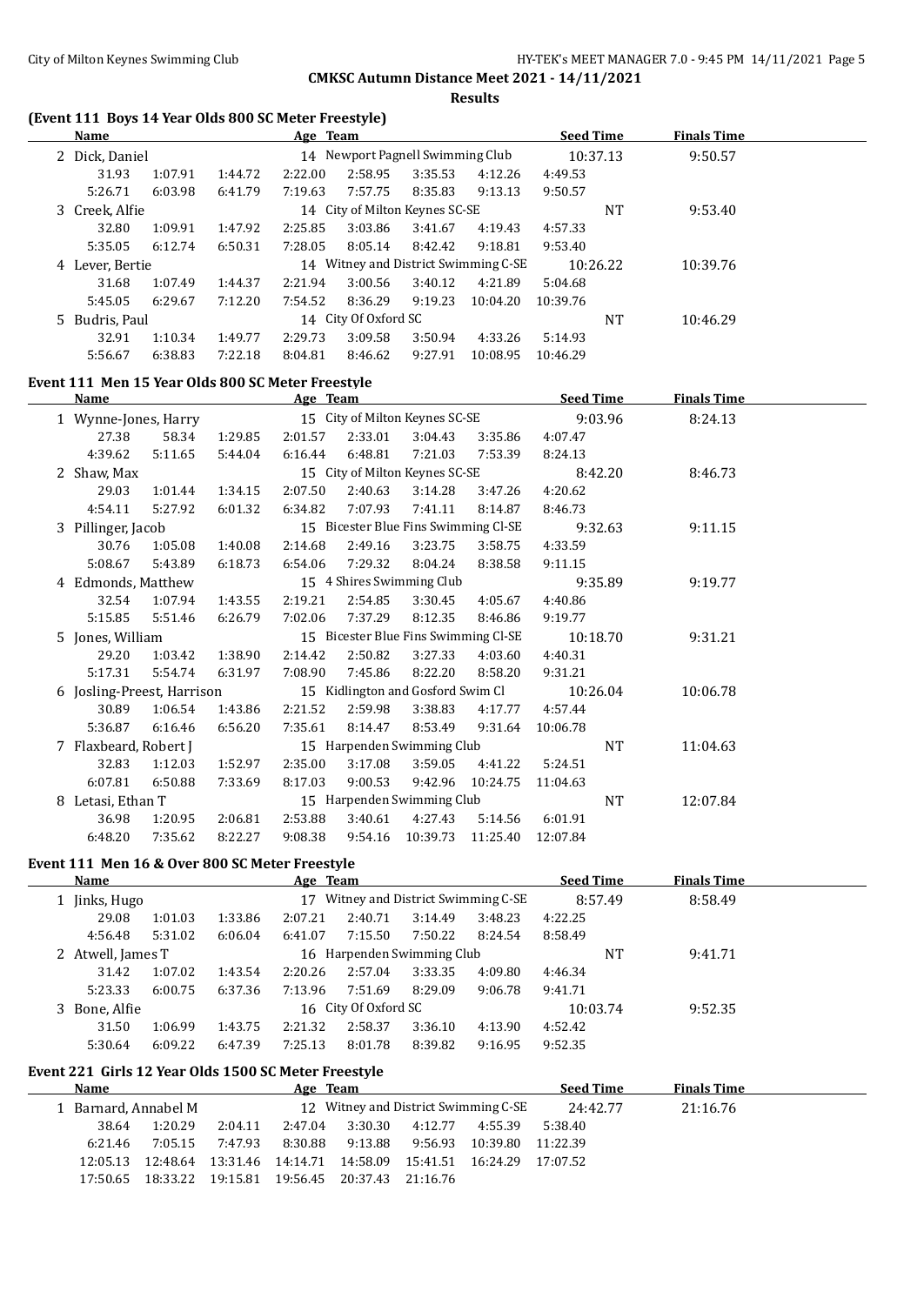**Results**

## **(Event 221 Girls 12 Year Olds 1500 SC Meter Freestyle)**

| Name                  |          |          | Age Team |                   |         |                                                  | <b>Seed Time</b> | <b>Finals Time</b> |  |
|-----------------------|----------|----------|----------|-------------------|---------|--------------------------------------------------|------------------|--------------------|--|
| 2 Overhill, Charlotte |          |          |          |                   |         | 12 Witney and District Swimming C-SE             | 23:26.31         | 21:56.29           |  |
| 38.17                 | 1:20.66  | 2:03.07  | 2:46.17  | 3:29.67           | 4:14.11 | 4:57.98                                          | 5:42.14          |                    |  |
| 6:26.12               | 7:10.41  | 7:55.47  | 8:39.41  | 9:22.46           |         | 10:08.03 10:52.69 11:37.19                       |                  |                    |  |
| 12:22.19              | 13:07.19 | 13:51.61 |          |                   |         | 14:35.53  15:20.51  16:05.75  16:50.86  17:34.86 |                  |                    |  |
| 18:20.45              | 19:04.81 | 19:49.56 | 20:34.68 | 21:17.58 21:56.29 |         |                                                  |                  |                    |  |

## **Event 221 Girls 13 Year Olds 1500 SC Meter Freestyle**

| Name             |          |          | Age Team |          |                                |                                   | <b>Seed Time</b> |    | <b>Finals Time</b> |  |
|------------------|----------|----------|----------|----------|--------------------------------|-----------------------------------|------------------|----|--------------------|--|
| 1 Lever, Hattie  |          |          | 13       |          |                                | Witney and District Swimming C-SE | 20:56.29         |    | 19:32.67           |  |
| 33.65            | 1:11.98  | 1:51.29  | 2:30.78  | 3:10.45  | 3:50.16                        | 4:29.72                           | 5:09.77          |    |                    |  |
| 5:49.44          | 6:29.22  | 7:09.29  | 7:48.89  | 8:28.59  | 9:08.28                        | 9:47.96                           | 10:27.42         |    |                    |  |
| 11:06.88         | 11:46.26 | 12:25.93 | 13:05.76 | 13:45.18 | 14:24.42                       | 15:03.76 15:43.17                 |                  |    |                    |  |
| 16:22.88         | 17:02.41 | 17:41.41 | 18:20.24 | 18:58.50 | 19:32.67                       |                                   |                  |    |                    |  |
| 2 Kassan, Alisha |          |          |          |          | 13 City of Milton Keynes SC-SE |                                   |                  | NT | 22:20.90           |  |
| 38.87            | 1:21.95  | 2:06.78  | 2:51.40  | 3:36.37  | 4:21.84                        | 5:06.78                           | 5:52.20          |    |                    |  |
| 6:37.94          | 7:23.92  | 8:08.65  | 8:54.39  | 9:39.84  | 10:25.18                       | 11:10.70                          | 11:55.32         |    |                    |  |
| 12:40.61         | 13:26.19 | 14:11.42 | 14:57.18 | 15:41.93 | 16:26.99                       | 17:12.06                          | 17:57.64         |    |                    |  |
| 18:43.72         | 19:27.50 | 20:12.67 | 20:56.90 | 21:39.76 | 22:20.90                       |                                   |                  |    |                    |  |

#### **Event 221 Girls 14 Year Olds 1500 SC Meter Freestyle**

| Name              |                    | Age Team                                             |          |                                      |          |                    |          | <b>Seed Time</b> | <b>Finals Time</b> |  |
|-------------------|--------------------|------------------------------------------------------|----------|--------------------------------------|----------|--------------------|----------|------------------|--------------------|--|
|                   |                    | 14 City Of Oxford SC<br>1 Sophastienphong, Nalinratn |          |                                      |          |                    |          | 18:53.49         | 18:44.15           |  |
|                   | 32.37 1:08.11      | 1:45.09                                              | 2:21.99  | 2:59.22                              | 3:36.70  | 4:14.49            | 4:52.13  |                  |                    |  |
| 5:29.77           | 6:07.35            | 6:45.02                                              | 7:22.86  | 8:00.91                              | 8:38.80  | 9:16.45            | 9:54.07  |                  |                    |  |
| 10:31.86          | 11:09.70           | 11:47.74                                             | 12:25.73 | 13:03.56                             | 13:41.36 | 14:19.54           | 14:57.61 |                  |                    |  |
|                   | 15:35.54 16:13.76  | 16:52.09                                             | 17:30.10 | 18:07.82                             | 18:44.15 |                    |          |                  |                    |  |
| 2 Lopez, Lucia    |                    |                                                      |          | 14 City of Milton Keynes SC-SE       |          |                    |          | <b>NT</b>        | 18:44.66           |  |
| 34.13             | 1:11.54            | 1:48.88                                              | 2:27.01  | 3:04.85                              | 3:42.92  | 4:20.46            | 4:58.22  |                  |                    |  |
| 5:35.47           | 6:13.13            | 6:50.98                                              | 7:28.98  | 8:06.81                              | 8:44.69  | 9:22.64            | 10:00.29 |                  |                    |  |
| 10:38.44          | 11:16.49           | 11:54.13                                             | 12:32.28 | 13:09.41                             | 13:47.51 | 14:25.57           | 15:03.47 |                  |                    |  |
| 15:41.08          | 16:18.22           | 16:56.07                                             | 17:33.57 | 18:10.46                             | 18:44.66 |                    |          |                  |                    |  |
| 3 Cox, Isobel E   |                    |                                                      |          | 14 Maxwell Swim Club Ltd-SE          |          |                    |          | 21:46.97         | 20:19.28           |  |
| 35.14             | 1:14.17            | 1:53.49                                              | 2:33.72  | 3:13.63                              | 3:54.19  | 4:34.71            | 5:14.69  |                  |                    |  |
| 5:55.54           | 6:36.37            | 7:17.12                                              | 7:57.88  | 8:39.00                              | 9:20.48  | 10:01.93           | 10:43.50 |                  |                    |  |
|                   | 11:25.67 12:07.22  | 12:48.91                                             | 13:30.77 | 14:12.93                             | 14:53.84 | 15:34.81  16:16.03 |          |                  |                    |  |
|                   | 16:57.31  17:38.61 | 18:18.79                                             | 19:00.91 | 19:40.39                             | 20:19.28 |                    |          |                  |                    |  |
| 4 Davis, Jennifer |                    |                                                      |          | 14 Dunstable                         |          |                    |          | 20:45.60         | 20:28.05           |  |
| 34.89             | 1:14.73            | 1:55.06                                              | 2:36.37  | 3:17.70                              | 3:58.58  | 4:39.92            | 5:21.47  |                  |                    |  |
| 6:03.73           | 6:46.09            | 7:27.65                                              | 8:10.54  | 8:52.77                              | 9:35.10  | 10:17.22           | 10:59.16 |                  |                    |  |
| 11:41.06          | 12:22.02           | 13:04.30                                             | 13:46.15 | 14:28.11                             | 15:09.83 | 15:50.62 16:32.06  |          |                  |                    |  |
|                   | 17:14.18  17:54.09 | 18:34.15                                             | 19:14.58 | 19:52.98                             | 20:28.05 |                    |          |                  |                    |  |
| 5 Reed, Poppy     |                    |                                                      |          | 14 Borough of Waltham Forest Gato-LD |          |                    |          | NT               | 20:33.20           |  |
| 36.65             | 1:17.20            | 1:59.09                                              | 2:40.68  | 3:22.89                              | 4:05.25  | 4:48.10            | 5:30.44  |                  |                    |  |
| 6:12.79           | 6:55.44            | 7:38.01                                              | 8:20.23  | 9:02.13                              | 9:43.96  | 10:25.16           | 11:06.87 |                  |                    |  |
| 11:48.86          | 12:29.66           | 13:11.23                                             | 13:51.88 | 14:32.88                             | 15:13.88 | 15:54.39           | 16:34.97 |                  |                    |  |
| 17:15.06          | 17:55.62           | 18:35.83                                             | 19:16.33 | 19:56.09                             | 20:33.20 |                    |          |                  |                    |  |
| 6 Carter, Natasha |                    |                                                      |          | 14 City of Milton Keynes SC-SE       |          |                    |          | <b>NT</b>        | 22:56.24           |  |
| 38.81             | 1:23.00            | 2:09.14                                              | 2:54.69  | 3:39.75                              | 4:26.71  | 5:13.86            | 5:59.91  |                  |                    |  |
| 6:45.97           | 7:31.47            | 8:18.18                                              | 9:04.88  | 9:51.10                              | 10:39.45 | 11:26.97           | 12:14.27 |                  |                    |  |
| 13:01.80          | 13:48.43           | 14:36.24                                             | 15:23.48 | 16:11.11                             | 16:55.91 | 17:43.19           | 18:29.19 |                  |                    |  |
| 19:15.98          | 20:02.05           | 20:47.65                                             | 21:33.35 | 22:16.42                             | 22:56.24 |                    |          |                  |                    |  |

## **Event 221 Women 15 Year Olds 1500 SC Meter Freestyle**

L.

| <b>Name</b>     |          | Age Team |          |                                |            |                            | <b>Seed Time</b> | <b>Finals Time</b> |  |  |
|-----------------|----------|----------|----------|--------------------------------|------------|----------------------------|------------------|--------------------|--|--|
| 1 Ellis, Anezka |          |          |          | 15 City of Milton Keynes SC-SE |            |                            | 22:15.59         | 18:56.48           |  |  |
| 33.57           | 1:10.59  | 1:47.55  | 2:25.14  | 3:02.99                        | 3:40.57    | 4:18.25                    | 4:55.73          |                    |  |  |
| 5:33.20         | 6:11.17  | 6:49.21  | 7:27.97  | 8:06.74                        | 8:45.86    | 9:23.53                    | 10:01.45         |                    |  |  |
| 10:39.06        | 11:17.53 | 11:56.37 | 12:35.21 | 13:13.71                       |            | 13:52.55 14:30.71 15:08.93 |                  |                    |  |  |
| 15:47.07        | 16:25.09 | 17:03.31 | 17:41.74 | 18:19.94                       | - 18:56.48 |                            |                  |                    |  |  |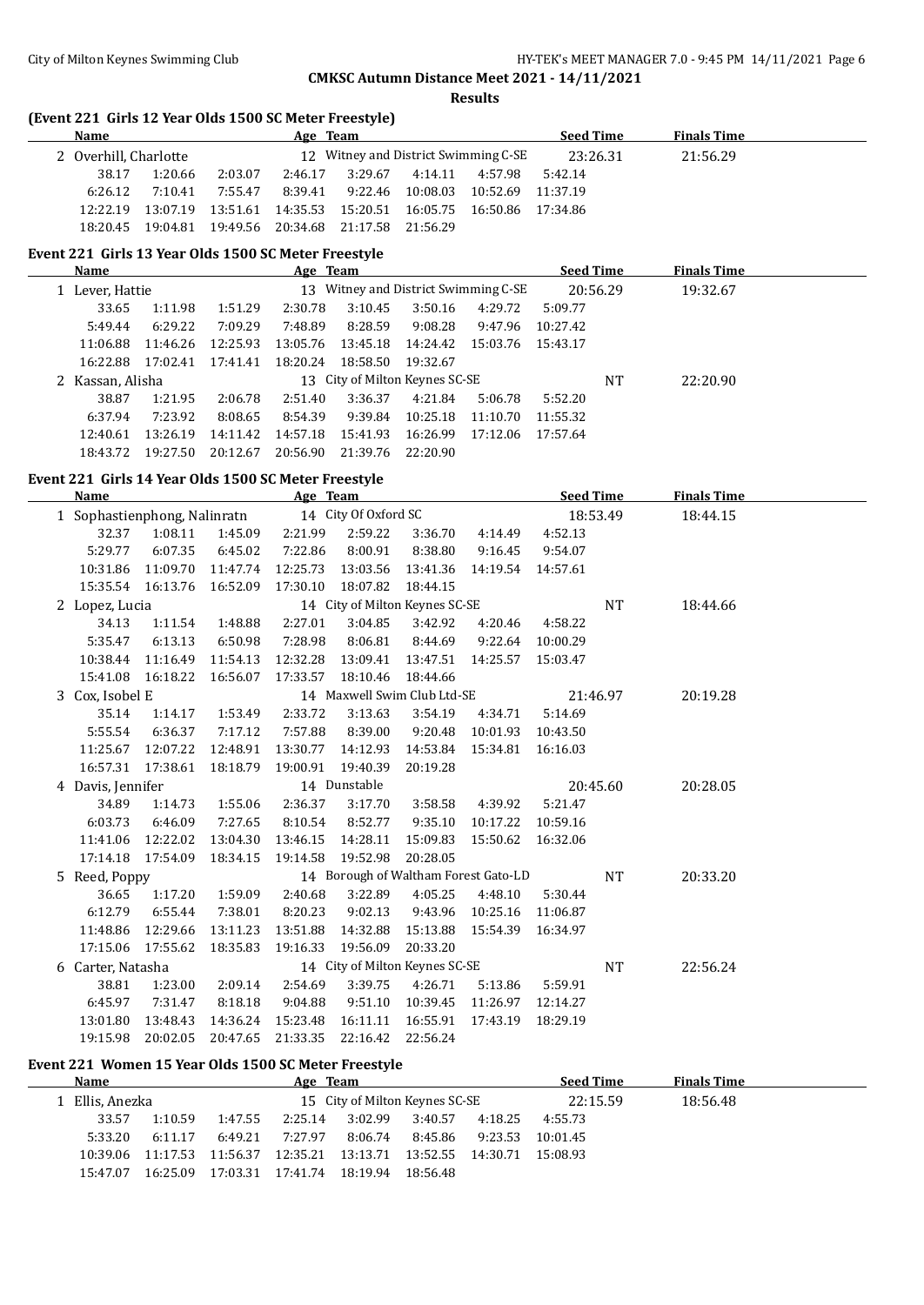**Results**

## **(Event 221 Women 15 Year Olds 1500 SC Meter Freestyle)**

| Name              |          |          | Age Team |                      |                           |          | <b>Seed Time</b> | <b>Finals Time</b> |  |
|-------------------|----------|----------|----------|----------------------|---------------------------|----------|------------------|--------------------|--|
| 2 Muffett, Maisie |          |          |          | 15 Epping Forrest SC |                           |          | 22:00.00         | 21:02.61           |  |
| 34.76             | 1:14.47  | 1:54.64  | 2:35.29  | 3:16.61              | 3:57.45                   | 4:38.53  | 5:20.67          |                    |  |
| 6:02.88           | 6:45.03  | 7:27.17  | 8:09.45  | 8:53.00              | 9:36.28                   | 10:18.96 | 11:01.49         |                    |  |
| 11:44.62          | 12:26.25 | 13:08.50 | 13:51.65 | 14:35.56             | 15:18.78                  | 16:02.07 | 16:45.84         |                    |  |
| 17:30.40          | 18:14.71 | 18:58.83 | 19:42.73 | 20:24.55             | 21:02.61                  |          |                  |                    |  |
| 3 Pearson, Zoe    |          |          |          |                      | 15 4 Shires Swimming Club |          | 21:01.11         | 21:18.27           |  |
| 34.70             | 1:14.58  | 1:55.73  | 2:37.45  | 3:19.06              | 4:00.89                   | 4:43.51  | 5:25.28          |                    |  |
| 6:07.09           | 6:51.02  | 7:33.70  | 8:18.06  | 9:00.97              | 9:44.01                   | 10:28.21 | 11:10.67         |                    |  |
| 11:54.15          | 12:37.35 | 13:21.44 | 14:04.78 | 14:48.13             | 15:32.89                  | 16:16.50 | 17:01.42         |                    |  |
| 17:45.22          | 18:28.28 | 19:11.97 | 19:54.37 | 20:37.35             | 21:18.27                  |          |                  |                    |  |

#### **Event 221 Women 16 & Over 1500 SC Meter Freestyle**

| Name          |          |          | Age Team |                                   |          |                                      | <b>Seed Time</b> | <b>Finals Time</b> |  |
|---------------|----------|----------|----------|-----------------------------------|----------|--------------------------------------|------------------|--------------------|--|
| Falkner, Tia  |          |          | 17       | Bicester Blue Fins Swimming Cl-SE |          |                                      | 18:31.90         | 19:11.33           |  |
| 1:09.22       | 1:46.50  | 2:24.16  | 3:01.71  | 3:39.27                           |          | 4:16.92                              | 4:55.19          |                    |  |
| 5:33.04       | 6:11.07  | 6:49.18  | 7:27.59  | 8:05.89                           | 8:44.70  | 9:23.63                              | 10:02.27         |                    |  |
| 10:41.08      | 11:20.06 | 11:59.28 | 12:38.39 | 13:17.56                          | 13:56.65 | 14:35.75                             | 15:15.34         |                    |  |
| 15:54.57      | 16:33.70 | 17:13.06 | 17:52.42 | 18:32.01                          | 19:11.33 |                                      |                  |                    |  |
| 2 Howe, Megan |          |          |          |                                   |          | 16 Witney and District Swimming C-SE | 21:45.29         | 22:20.35           |  |
| 38.01         | 1:19.80  | 2:02.80  | 2:46.73  | 3:31.12                           | 4:15.46  | 5:00.15                              | 5:45.08          |                    |  |
| 6:29.97       | 7:15.06  | 8:00.33  | 8:45.38  | 9:30.75                           | 10:15.48 | 11:00.08                             | 11:46.16         |                    |  |
| 12:31.63      | 13:17.34 | 14:03.01 | 14:49.28 | 15:34.80                          | 16:20.56 | 17:06.73                             | 17:52.76         |                    |  |
| 18:38.54      | 19:23.88 | 20:08.77 | 20:54.03 | 21:38.40                          | 22:20.35 |                                      |                  |                    |  |

## **Event 221 Boys 12 Year Olds 1500 SC Meter Freestyle**

| Name               |          |          | Age Team |          |                                |          | <b>Seed Time</b> |           | <b>Finals Time</b> |  |
|--------------------|----------|----------|----------|----------|--------------------------------|----------|------------------|-----------|--------------------|--|
| 1 Woods, Harry     |          |          |          |          | 12 City of Milton Keynes SC-SE |          |                  | <b>NT</b> | 19:25.96           |  |
| 33.11              | 1:09.88  | 1:48.12  | 2:26.43  | 3:05.29  | 3:44.24                        | 4:23.03  | 5:02.44          |           |                    |  |
| 5:41.83            | 6:21.24  | 7:01.48  | 7:41.12  | 8:21.17  | 9:01.43                        | 9:41.10  | 10:20.58         |           |                    |  |
| 11:00.28           | 11:40.13 | 12:20.27 | 12:59.68 | 13:38.64 | 14:18.31                       | 14:58.25 | 15:37.97         |           |                    |  |
| 16:17.17           | 16:56.77 | 17:35.97 | 18:14.85 | 18:52.01 | 19:25.96                       |          |                  |           |                    |  |
| 2 Toms, Alfie L    |          |          |          |          | 12 Maxwell Swim Club Ltd-SE    |          |                  | NT        | 19:26.11           |  |
| 34.32              | 1:12.38  | 1:50.23  | 2:28.46  | 3:06.83  | 3:45.14                        | 4:23.60  | 5:02.12          |           |                    |  |
| 5:41.10            | 6:20.23  | 6:59.23  | 7:38.80  | 8:18.14  | 8:57.36                        | 9:35.98  | 10:15.37         |           |                    |  |
| 10:55.35           | 11:34.49 | 12:13.17 | 12:52.64 | 13:32.15 | 14:11.89                       | 14:51.71 | 15:31.56         |           |                    |  |
| 16:11.86           | 16:51.71 | 17:32.07 | 18:11.98 | 18:51.86 | 19:26.11                       |          |                  |           |                    |  |
| 3 Anderson, Owen T |          |          |          |          | 12 Banbury Swimming Club       |          |                  | 23:51.00  | 22:35.09           |  |
| 36.40              | 1:18.49  | 2:02.85  | 2:46.62  | 3:29.79  | 4:13.78                        | 4:57.34  | 5:42.19          |           |                    |  |
| 6:26.81            | 7:12.42  | 7:58.56  | 8:44.54  | 9:30.60  | 10:17.26                       | 11:03.20 | 11:49.56         |           |                    |  |
| 12:35.74           | 13:22.45 | 14:09.03 | 14:55.12 | 15:42.04 | 16:28.81                       | 17:15.85 | 18:01.67         |           |                    |  |
| 18:48.68           | 19:35.67 | 20:21.66 | 21:08.69 | 21:53.66 | 22:35.09                       |          |                  |           |                    |  |
| 4 Howson, Nate F   |          |          |          |          | 12 Maxwell Swim Club Ltd-SE    |          |                  | NT        | 22:45.17           |  |
| 36.92              | 1:19.27  | 2:02.56  | 2:47.16  | 3:32.67  | 4:18.80                        | 5:01.56  | 5:44.89          |           |                    |  |
| 6:32.63            | 7:18.53  | 8:04.67  | 8:50.72  | 9:37.69  | 10:24.56                       | 11:12.24 | 11:57.89         |           |                    |  |
| 12:46.97           | 13:34.12 | 14:19.55 | 15:08.19 | 15:56.77 | 16:45.02                       | 17:29.47 | 18:16.25         |           |                    |  |
| 19:03.48           | 19:50.32 | 20:33.97 | 21:19.08 | 22:05.52 | 22:45.17                       |          |                  |           |                    |  |

#### **Event 221 Boys 13 Year Olds 1500 SC Meter Freestyle**

| Name              |                |          | Age Team                 |                             |          |          | <b>Seed Time</b> | <b>Finals Time</b> |  |
|-------------------|----------------|----------|--------------------------|-----------------------------|----------|----------|------------------|--------------------|--|
| 1 Smith, Oliver B |                |          | 13 Banbury Swimming Club |                             |          | 22:24.00 | 19:44.94         |                    |  |
| 35.51             | 1:13.60        | 1:53.00  | 2:33.09                  | 3:12.25                     | 3:51.38  | 4:31.03  | 5:10.13          |                    |  |
| 5:48.78           | 6:28.63        | 7:08.68  | 7:48.11                  | 8:27.84                     | 9:07.39  | 9:46.92  | 10:26.26         |                    |  |
| 11:06.33          | 11:46.59       | 12:26.15 | 13:05.84                 | 13:44.91                    | 14:24.08 | 15:03.85 | 15:44.37         |                    |  |
| 16:24.54          | 17:05.26       | 17:45.25 | 18:26.74                 | 19:08.20                    | 19:44.94 |          |                  |                    |  |
|                   | 2 Branch, Jake |          |                          | 13 Maxwell Swim Club Ltd-SE |          |          | 23:51.32         | 21:15.64           |  |
| 36.16             | 1:17.58        | 1:59.09  | 2:40.98                  | 3:22.40                     | 4:04.86  | 4:46.83  | 5:28.90          |                    |  |
| 6:11.37           | 6:53.92        | 7:36.46  | 8:19.35                  | 9:01.66                     | 9:44.58  | 10:27.70 | 11:10.74         |                    |  |
| 11:54.30          | 12:37.66       | 13:20.87 | 14:04.42                 | 14:48.34                    | 15:31.72 | 16:15.07 | 16:58.94         |                    |  |
| 17:43.27          | 18:27.53       | 19:10.68 | 19:53.90                 | 20:36.09                    | 21:15.64 |          |                  |                    |  |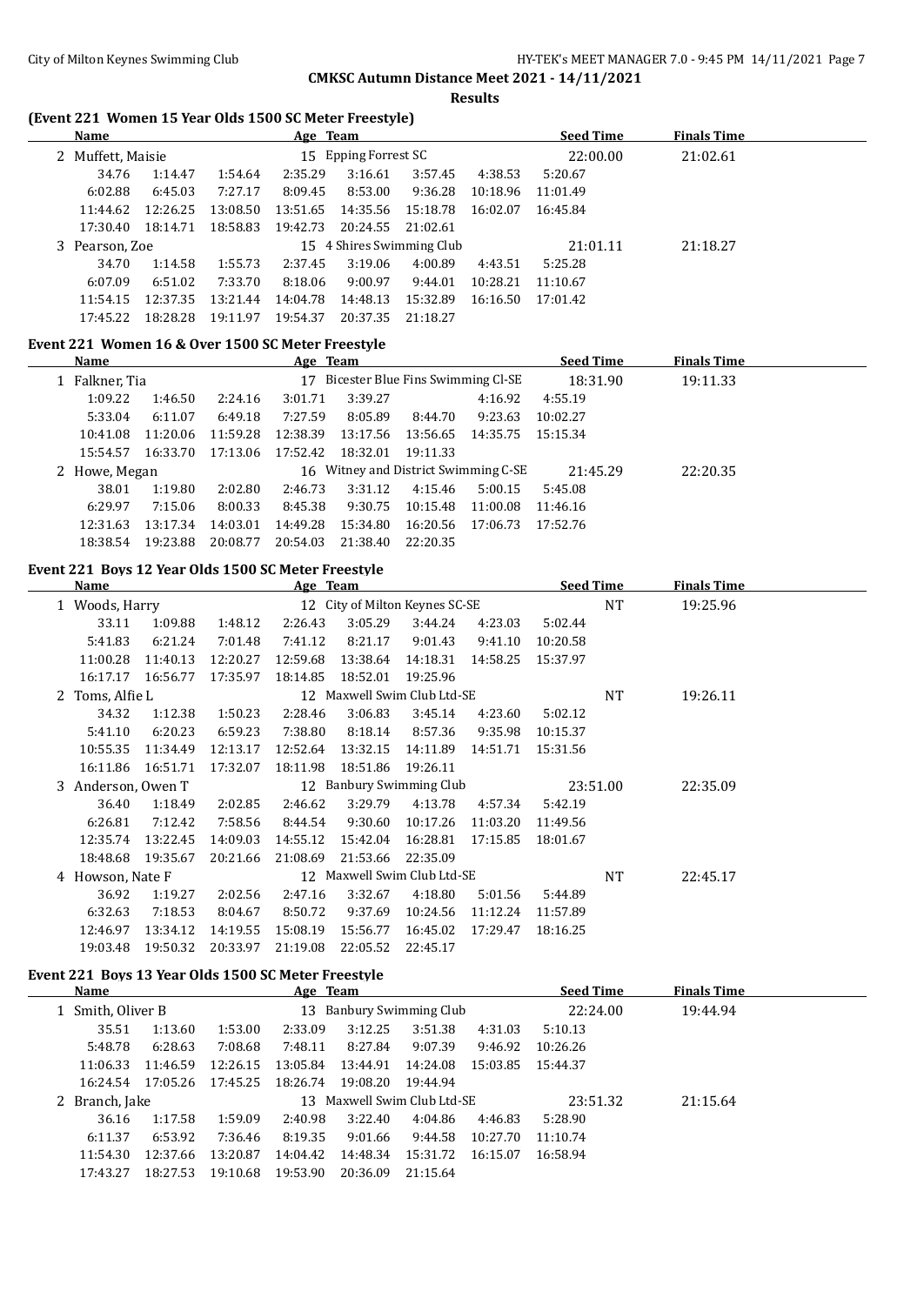## City of Milton Keynes Swimming Club **HY-TEK's MEET MANAGER 7.0 - 9:45 PM 14/11/2021** Page 8

## **CMKSC Autumn Distance Meet 2021 - 14/11/2021**

**Results**

## **(Event 221 Boys 13 Year Olds 1500 SC Meter Freestyle)**

| Name              |          | <u>Age Team</u>                      |          |          |          |          |          | <b>Seed Time</b> | <b>Finals Time</b> |  |
|-------------------|----------|--------------------------------------|----------|----------|----------|----------|----------|------------------|--------------------|--|
| 3 Pemberton, Luke |          | 13 Borough of Waltham Forest Gato-LD |          |          |          |          |          | NT               | 23:13.03           |  |
| 39.54             | 1:24.95  | 2:12.04                              | 2:59.24  | 3:46.61  | 4:34.35  | 5:21.65  | 6:09.96  |                  |                    |  |
| 6:56.45           | 7:43.65  | 8:30.94                              | 9:18.34  | 10:05.44 | 10:52.01 | 11:40.55 | 12:27.78 |                  |                    |  |
| 13:15.42          | 14:03.91 | 14:52.28                             | 15:39.76 | 16:27.82 | 17:15.99 | 18:03.16 | 18:49.49 |                  |                    |  |
| 19:35.97          | 20:22.47 | 21:08.46                             | 21:52.43 | 22:35.17 | 23:13.03 |          |          |                  |                    |  |
| 4 Gibson, Rafi    |          | Maxwell Swim Club Ltd-SE<br>13       |          |          |          |          |          | NT               | 23:56.37           |  |
| 42.02             | 1:28.59  | 2:15.15                              | 3:03.41  | 3:50.69  | 4:39.24  | 5:28.09  | 6:17.27  |                  |                    |  |
| 7:07.58           | 7:56.09  | 8:44.57                              | 9:33.62  | 10:21.39 | 11:10.43 | 12:00.57 | 12:49.93 |                  |                    |  |
| 13:39.94          | 14:30.31 | 15:19.16                             | 16:08.35 | 16:57.96 | 17:48.75 | 18:36.97 | 19:22.91 |                  |                    |  |
| 20:11.66          | 20:58.38 | 21:46.42                             | 22:32.99 | 23:16.15 | 23:56.37 |          |          |                  |                    |  |

## **Event 221 Boys 14 Year Olds 1500 SC Meter Freestyle**

| <b>Name</b>         |          |                                    |          |          |          |          | <b>Seed Time</b>                                                                             | <b>Finals Time</b>                   |  |
|---------------------|----------|------------------------------------|----------|----------|----------|----------|----------------------------------------------------------------------------------------------|--------------------------------------|--|
| 1 Chesworth, Jake N |          |                                    |          |          |          |          | 18:37.29                                                                                     | 17:09.76                             |  |
| 30.78               | 1:05.05  | 1:39.51                            | 2:14.12  | 2:48.65  | 3:23.22  | 3:57.68  | 4:32.02                                                                                      |                                      |  |
| 5:06.43             | 5:40.86  | 6:15.29                            | 6:50.34  | 7:24.51  | 7:58.83  | 8:33.66  | 9:09.01                                                                                      |                                      |  |
| 9:44.11             | 10:19.29 | 10:53.89                           | 11:28.21 | 12:03.04 | 12:37.82 | 13:12.59 | 13:46.86                                                                                     |                                      |  |
| 14:20.88            | 14:55.25 | 15:30.06                           | 16:04.25 | 16:38.03 | 17:09.76 |          |                                                                                              |                                      |  |
|                     |          |                                    |          |          |          |          | 19:58.07                                                                                     | 18:37.88                             |  |
| 32.15               | 1:07.16  | 1:42.78                            | 2:18.82  | 2:55.25  | 3:31.87  | 4:08.96  | 4:45.90                                                                                      |                                      |  |
| 5:22.86             | 5:59.99  | 6:37.07                            | 7:14.48  | 7:51.87  | 8:29.61  | 9:07.73  | 9:46.04                                                                                      |                                      |  |
| 10:24.31            | 11:02.58 | 11:40.83                           | 12:19.19 | 12:57.49 | 13:35.73 | 14:14.06 | 14:52.43                                                                                     |                                      |  |
| 15:31.26            | 16:10.15 | 16:47.32                           | 17:24.89 | 18:02.47 | 18:37.88 |          |                                                                                              |                                      |  |
|                     |          |                                    |          |          |          |          | 20:55.03                                                                                     | 19:33.33                             |  |
| 34.21               | 1:13.57  | 1:52.91                            | 2:31.59  | 3:10.71  | 3:49.90  | 4:28.48  | 5:08.79                                                                                      |                                      |  |
| 5:47.49             | 6:27.09  | 7:07.02                            | 7:46.89  | 8:26.39  | 9:06.11  | 9:46.22  | 10:26.36                                                                                     |                                      |  |
| 11:06.11            | 11:45.52 | 12:25.26                           | 13:04.56 | 13:44.90 | 14:24.37 | 15:03.72 | 15:42.86                                                                                     |                                      |  |
| 16:21.86            | 17:00.28 | 17:39.36                           | 18:18.68 | 18:58.16 | 19:33.33 |          |                                                                                              |                                      |  |
| 4 Goodarzi, Sammy   |          |                                    |          |          |          |          | 28:57.48                                                                                     | 21:06.59                             |  |
| 35.87               | 1:16.88  | 1:58.15                            | 2:39.66  | 3:21.45  | 4:03.21  | 4:45.74  | 5:27.47                                                                                      |                                      |  |
| 6:09.62             | 6:52.73  | 7:35.00                            | 8:17.66  | 9:00.29  | 9:42.81  | 10:25.11 | 11:07.47                                                                                     |                                      |  |
| 11:50.06            | 12:33.18 | 13:16.60                           | 13:59.66 | 14:42.80 | 15:25.74 | 16:09.29 | 16:52.85                                                                                     |                                      |  |
| 17:36.27            | 18:19.79 | 19:03.08                           | 19:46.00 | 20:27.47 | 21:06.59 |          |                                                                                              |                                      |  |
|                     |          | 2 Barnard, Joe J<br>3 MacNab, Kian |          |          | Age Team |          | 14 Maxwell Swim Club Ltd-SE<br>14 Maxwell Swim Club Ltd-SE<br>14 City of Milton Keynes SC-SE | 14 Witney and District Swimming C-SE |  |

## **Event 221 Men 15 Year Olds 1500 SC Meter Freestyle**

| <b>Name</b> |                    |          |          | Age Team                             |          |          |          | <b>Seed Time</b> |           | <b>Finals Time</b> |  |
|-------------|--------------------|----------|----------|--------------------------------------|----------|----------|----------|------------------|-----------|--------------------|--|
|             | 1 Toms, Charlie O  |          |          | 15 Maxwell Swim Club Ltd-SE          |          |          |          |                  | 17:35.52  | 17:10.46           |  |
|             | 29.66              | 1:02.39  | 1:36.23  | 2:10.21                              | 2:44.00  | 3:18.03  | 3:52.09  | 4:26.23          |           |                    |  |
|             | 5:00.23            | 5:34.76  | 6:09.45  | 6:43.76                              | 7:18.28  | 7:53.10  | 8:27.71  | 9:02.49          |           |                    |  |
|             | 9:37.37            | 10:12.26 | 10:47.40 | 11:21.70                             | 11:57.13 | 12:31.65 | 13:06.94 | 13:42.02         |           |                    |  |
|             | 14:16.96           | 14:52.19 | 15:27.35 | 16:02.55                             | 16:37.14 | 17:10.46 |          |                  |           |                    |  |
|             | 2 Pillinger, Jacob |          |          | 15 Bicester Blue Fins Swimming Cl-SE |          |          |          |                  | <b>NT</b> | 17:46.61           |  |
|             | 31.43              | 1:06.73  | 1:42.84  | 2:18.76                              | 2:55.33  | 3:31.98  | 4:08.61  | 4:44.88          |           |                    |  |
|             | 5:21.22            | 5:57.82  | 6:34.27  | 7:10.60                              | 7:46.60  | 8:23.04  | 8:59.00  | 9:35.00          |           |                    |  |
|             | 10:11.72           | 10:48.09 | 11:24.10 | 12:00.53                             | 12:36.52 | 13:12.21 | 13:47.53 | 14:22.74         |           |                    |  |
|             | 14:57.54           | 15:31.92 | 16:06.70 | 16:40.96                             | 17:15.10 | 17:46.61 |          |                  |           |                    |  |
|             | 3 Allman, Jack     |          |          | 15 City Of Oxford SC                 |          |          |          | 21:32.18         | 18:15.32  |                    |  |
|             | 29.75              | 1:04.04  | 1:39.22  | 2:14.22                              | 2:49.83  | 3:26.28  | 4:02.37  | 4:38.80          |           |                    |  |
|             | 5:15.09            | 5:51.06  | 6:27.11  | 7:04.03                              | 7:41.06  | 8:18.11  | 8:55.11  | 9:32.35          |           |                    |  |
|             | 10:09.58           | 10:47.29 | 11:25.18 | 12:03.00                             | 12:41.18 | 13:19.38 | 13:57.30 | 14:34.92         |           |                    |  |
|             | 15:12.80           | 15:50.57 | 16:27.55 | 17:04.89                             | 17:41.49 | 18:15.32 |          |                  |           |                    |  |
|             | 4 Bloomer, Ryan    |          |          | 15 Oldbury Swimming and Triathlon    |          |          |          |                  | 18:13.38  | 18:24.40           |  |
|             | 31.78              | 1:07.29  | 1:43.44  | 2:19.73                              | 2:55.35  | 3:31.82  | 4:08.99  | 4:46.03          |           |                    |  |
|             | 5:22.49            | 5:59.82  | 6:37.88  | 7:14.76                              | 7:51.39  | 8:28.13  | 9:05.74  | 9:42.88          |           |                    |  |
|             | 10:19.32           | 10:56.02 | 11:33.48 | 12:11.70                             | 12:49.34 | 13:27.77 | 14:03.57 | 14:41.43         |           |                    |  |
|             | 15:19.10           | 15:57.36 | 16:35.03 | 17:11.79                             | 17:49.53 | 18:24.40 |          |                  |           |                    |  |